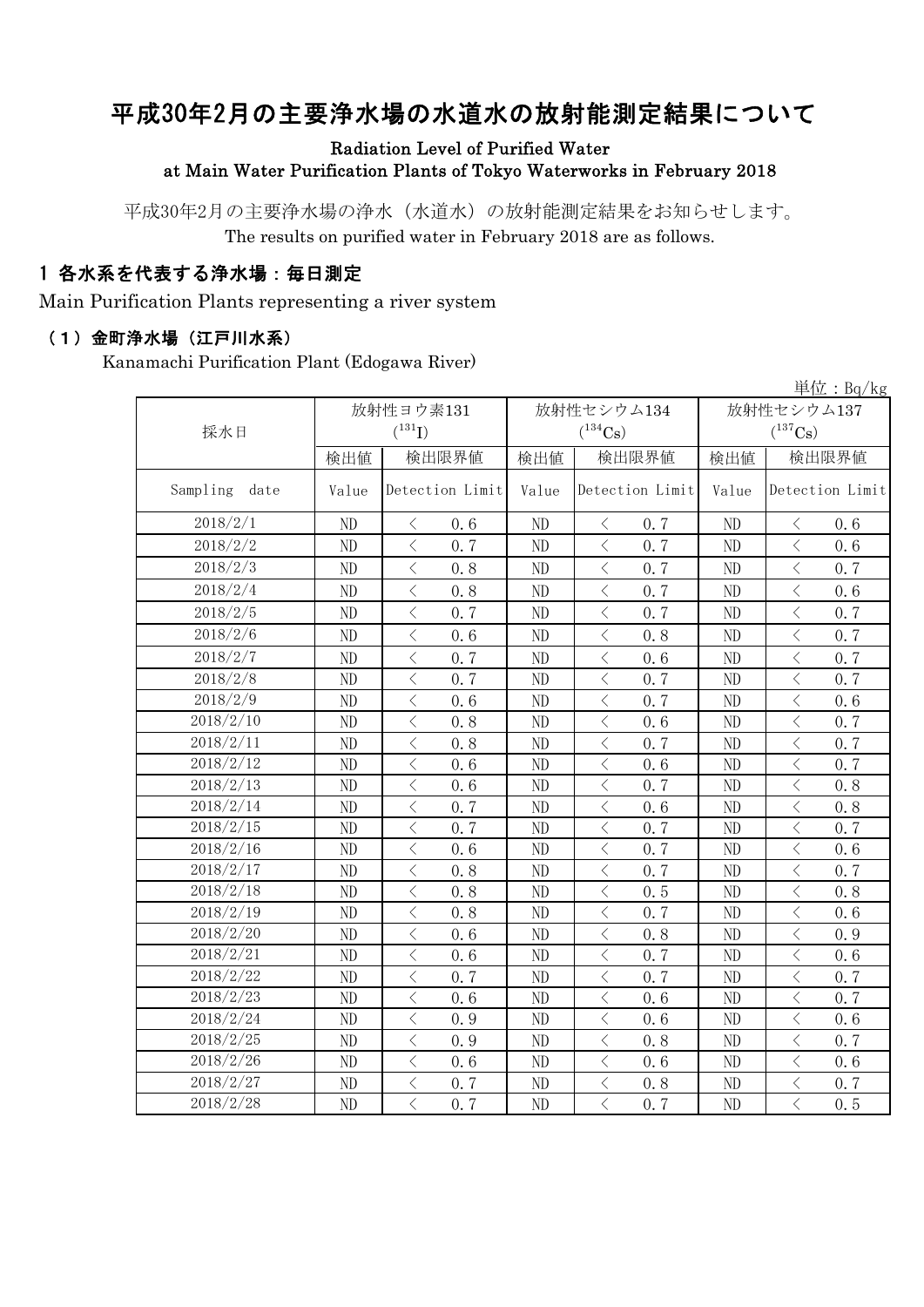# (2)朝霞浄水場 (荒川水系)

Asaka Purification Plant (Arakawa River)

|               |                |                                                 |       |                                                 |                            | 単位: Bq/kg                                       |  |
|---------------|----------------|-------------------------------------------------|-------|-------------------------------------------------|----------------------------|-------------------------------------------------|--|
|               |                | 放射性ヨウ素131                                       |       | 放射性セシウム134                                      | 放射性セシウム137<br>$(^{137}Cs)$ |                                                 |  |
| 採水日           |                | $(^{131}I)$                                     |       | $(^{134}Cs)$                                    |                            |                                                 |  |
|               | 検出値            | 検出限界値                                           | 検出値   | 検出限界値                                           | 検出値                        | 検出限界値                                           |  |
| Sampling date | Value          | Detection Limit                                 | Value | Detection Limit                                 | Value                      | Detection Limit                                 |  |
| 2018/2/1      | N <sub>D</sub> | 0.7<br>$\lt$                                    | ND    | $\langle$<br>0, 6                               | ND                         | 0.7<br>$\langle$                                |  |
| 2018/2/2      | ND             | $\langle$<br>0.6                                | ND    | $\langle$<br>0.6                                | ND                         | $\langle$<br>0.7                                |  |
| 2018/2/3      | ND             | $\lt$<br>0.6                                    | ND    | $\,$ $\,$ $\,$<br>0, 6                          | ND                         | $\,$ $\,$ $\,$<br>0.7                           |  |
| 2018/2/4      | ND             | $\langle$<br>0.7                                | ND    | $\langle$<br>0.4                                | ND                         | $\langle$<br>0.7                                |  |
| 2018/2/5      | ND             | $\langle$<br>0.7                                | ND    | $\langle$<br>0.6                                | ND                         | $\langle$<br>0.7                                |  |
| 2018/2/6      | ND             | $\langle$<br>0.7                                | ND    | $\langle$<br>0.7                                | ND                         | $\langle$<br>0.8                                |  |
| 2018/2/7      | ND             | $\langle$<br>0.7                                | ND    | $\langle$<br>0.7                                | ND                         | $\langle$<br>0.6                                |  |
| 2018/2/8      | ND             | $\lt$<br>0.7                                    | ND    | $\,$ $\,$ $\,$<br>0.8                           | ND                         | $\hspace{0.1mm} <\hspace{0.1mm}$<br>0.8         |  |
| 2018/2/9      | ND             | $\lt$<br>0.7                                    | ND    | $\lt$<br>0.7                                    | ND                         | $\lt$<br>0.7                                    |  |
| 2018/2/10     | ND             | $\overline{\left\langle \right\rangle }$<br>0.9 | ND    | $\,$ $\,$ $\,$<br>0.8                           | ND                         | $\,$ $\,$ $\,$<br>0.6                           |  |
| 2018/2/11     | ND             | $\overline{\left\langle \right\rangle }$<br>0.6 | ND    | $\overline{\left\langle \right\rangle }$<br>0.7 | ND                         | $\overline{\left\langle \right\rangle }$<br>0.7 |  |
| 2018/2/12     | ND             | $\langle$<br>0.7                                | ND    | $\langle$<br>0.8                                | ND                         | $\langle$<br>0.8                                |  |
| 2018/2/13     | ND             | $\langle$<br>0.5                                | ND    | $\,$ $\,$ $\,$<br>0.7                           | ND                         | $\,$ $\,$ $\,$<br>0.5                           |  |
| 2018/2/14     | ND             | $\,$ $\,$ $\,$<br>0.7                           | ND    | $\lt$<br>0.6                                    | ND                         | $\lt$<br>0.7                                    |  |
| 2018/2/15     | ND             | $\langle$<br>0.7                                | ND    | $\langle$<br>0.6                                | ND                         | $\langle$<br>0.6                                |  |
| 2018/2/16     | ND             | $\langle$<br>0.6                                | ND    | $\langle$<br>0.8                                | ND                         | $\,$ $\,$ $\,$<br>0.8                           |  |
| 2018/2/17     | ND             | $\langle$<br>0.8                                | ND    | $\langle$<br>0.5                                | ND                         | $\langle$<br>0, 6                               |  |
| 2018/2/18     | ND             | $\lt$<br>0.8                                    | ND    | $\lt$<br>0.8                                    | ND                         | $\langle$<br>0.7                                |  |
| 2018/2/19     | ND             | $\lt$<br>0.7                                    | ND    | $\lt$<br>0.5                                    | ND                         | $\langle$<br>0.7                                |  |
| 2018/2/20     | ND             | $\langle$<br>0.7                                | ND    | $\langle$<br>0.6                                | ND                         | $\,$ $\,$ $\,$<br>0.8                           |  |
| 2018/2/21     | ND             | $\langle$<br>0.7                                | ND    | $\langle$<br>0.9                                | ND                         | $\,$ $\,$ $\,$<br>0.7                           |  |
| 2018/2/22     | ND             | $\langle$<br>0.6                                | ND    | $\langle$<br>0.6                                | ND                         | $\,$ $\,$ $\,$<br>0.7                           |  |
| 2018/2/23     | ND             | $\overline{\left\langle \right\rangle }$<br>0.7 | ND    | $\langle$<br>0.7                                | ND                         | $\langle$<br>0.7                                |  |
| 2018/2/24     | ND             | $\langle$<br>0.7                                | ND    | $\, <\,$<br>0.6                                 | ND                         | $\, <\,$<br>0.6                                 |  |
| 2018/2/25     | ND             | $\langle$<br>0.7                                | ND    | $\langle$<br>0.7                                | ND                         | $\,$ $\,$ $\,$<br>0.7                           |  |
| 2018/2/26     | $\rm ND$       | $\lt$<br>0.7                                    | ND    | $\overline{\left\langle \right\rangle }$<br>0.6 | ND                         | $\overline{\left\langle \right\rangle }$<br>0.6 |  |
| 2018/2/27     | ND             | $\lt$<br>0.6                                    | ND    | $\lt$<br>0.7                                    | ND                         | $\, <\,$<br>0.7                                 |  |
| 2018/2/28     | ND             | $\langle$<br>0.8                                | ND    | $\overline{\left\langle \right\rangle }$<br>0.6 | ND                         | $\overline{\left\langle \right\rangle }$<br>0.8 |  |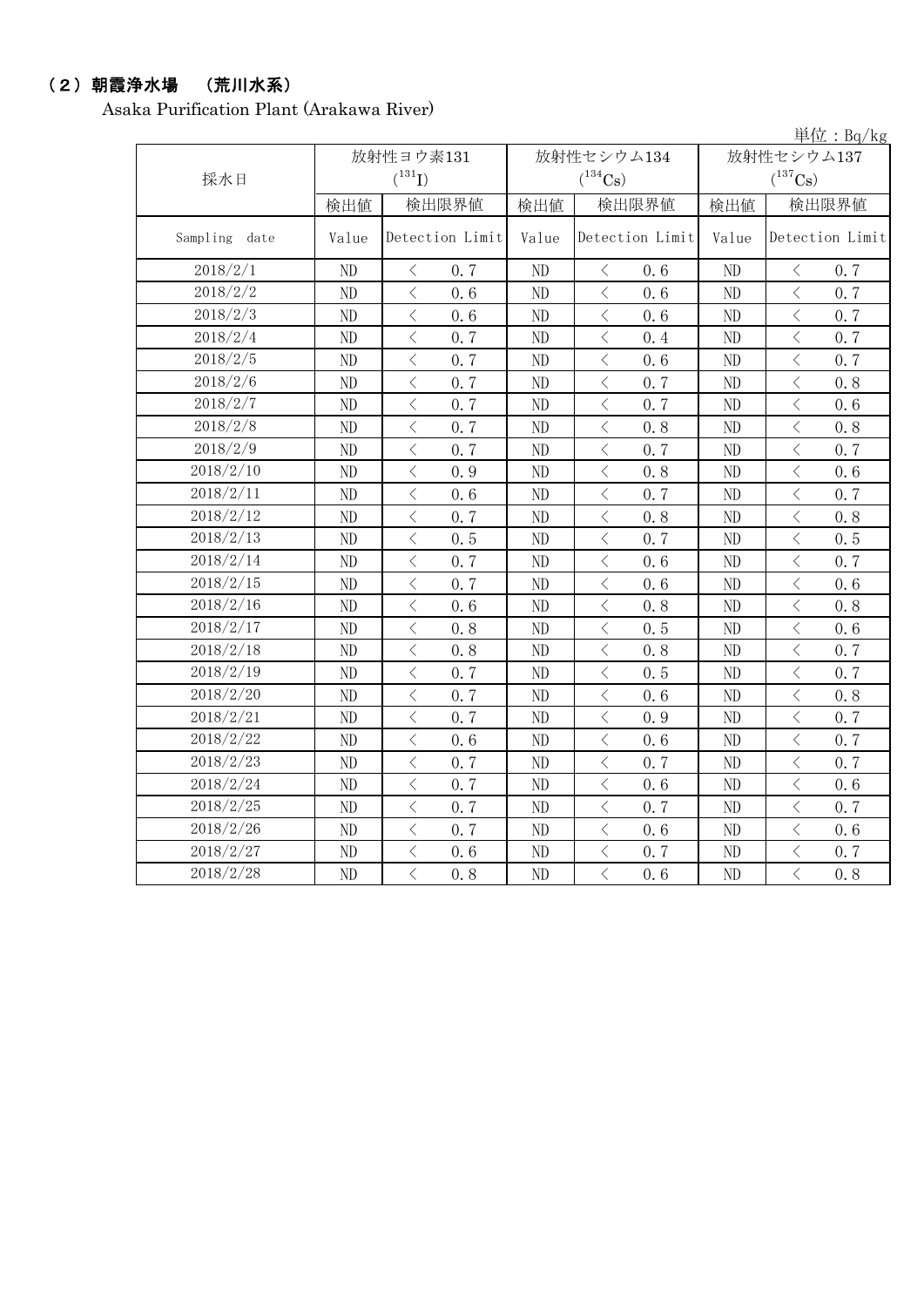# (3)小作浄水場 (多摩川水系)

Ozaku Purification Plant (Tamagawa River)

|               |          |                                                                                                               |       |                                         |                       | $\frac{\dot{\mathbf{\mu}} \dot{\mathbf{\Omega}} : \mathbf{Bq}/\mathbf{kg}}{}$ |  |
|---------------|----------|---------------------------------------------------------------------------------------------------------------|-------|-----------------------------------------|-----------------------|-------------------------------------------------------------------------------|--|
|               |          | 放射性ヨウ素131                                                                                                     |       | 放射性セシウム134                              | 放射性セシウム137            |                                                                               |  |
| 採水日           |          | $(^{131}I)$                                                                                                   |       | $(^{134}Cs)$                            | $(^{137}\mathrm{Cs})$ |                                                                               |  |
|               | 検出値      | 検出限界値                                                                                                         | 検出値   | 検出限界値                                   | 検出値                   | 検出限界値                                                                         |  |
| Sampling date | Value    | Detection Limit                                                                                               | Value | Detection Limit                         | Value                 | Detection Limit                                                               |  |
| 2018/2/1      | ND       | $\,$ $\,$ $\,$<br>0.7                                                                                         | ND    | $\langle$<br>0.6                        | ND                    | $\langle$<br>0.6                                                              |  |
| 2018/2/2      | ND       | $\langle$<br>0.7                                                                                              | ND    | $\langle$<br>0.8                        | ND                    | $\,$ $\,$ $\,$<br>0.7                                                         |  |
| 2018/2/3      | ND       | $\overline{\left\langle \right\rangle }$<br>0.8                                                               | ND    | $\langle$<br>0.5                        | ND                    | $\langle$<br>0, 7                                                             |  |
| 2018/2/4      | ND       | $\langle$<br>0.6                                                                                              | ND    | $\langle$<br>0.7                        | ND                    | $\langle$<br>0.8                                                              |  |
| 2018/2/5      | ND       | $\langle$<br>0.7                                                                                              | ND    | $\langle$<br>0.7                        | ND                    | $\langle$<br>0.7                                                              |  |
| 2018/2/6      | ND       | $\langle$<br>0.7                                                                                              | ND    | $\langle$<br>0.8                        | ND                    | $\langle$<br>0.9                                                              |  |
| 2018/2/7      | ND       | $\overline{\left\langle \right\rangle }$<br>0.6                                                               | ND    | $\,$ $\,$ $\,$<br>0.7                   | ND                    | $\lt$<br>0.7                                                                  |  |
| 2018/2/8      | ND       | $\overline{\left\langle \right\rangle }$<br>0.6                                                               | ND    | $\,$ $\,$ $\,$<br>0.6                   | ND                    | $\langle$<br>0.8                                                              |  |
| 2018/2/9      | ND       | $\lt$<br>0.7                                                                                                  | ND    | $\hspace{0.1mm} <\hspace{0.1mm}$<br>0.6 | ND                    | $\langle$<br>0.8                                                              |  |
| 2018/2/10     | ND       | $\langle$<br>0.8                                                                                              | ND    | $\langle$<br>0.5                        | ND                    | $\, \big\langle \,$<br>0.8                                                    |  |
| 2018/2/11     | ND       | $\langle$<br>0.8                                                                                              | ND    | $\langle$<br>0.6                        | ND                    | $\langle$<br>0.7                                                              |  |
| 2018/2/12     | ND       | $\overline{\left\langle \right\rangle }$<br>0.6                                                               | ND    | $\langle$<br>0.6                        | ND                    | $\lt$<br>0.6                                                                  |  |
| 2018/2/13     | ND       | $\langle$<br>0.7                                                                                              | ND    | $\langle$<br>0.8                        | ND                    | $\langle$<br>0.8                                                              |  |
| 2018/2/14     | ND       | $\langle$<br>0.6                                                                                              | ND    | $\langle$<br>0.7                        | ND                    | $\langle$<br>0.7                                                              |  |
| 2018/2/15     | ND       | $\langle$<br>0.6                                                                                              | ND    | $\langle$<br>0.9                        | ND                    | $\langle$<br>0.8                                                              |  |
| 2018/2/16     | ND       | $\langle$<br>0.6                                                                                              | ND    | $\,$ $\,$ $\,$<br>0.6                   | ND                    | $\langle$<br>0.7                                                              |  |
| 2018/2/17     | ND       | $\langle$<br>0.7                                                                                              | ND    | $\langle$<br>0.6                        | ND                    | $\langle$<br>0.7                                                              |  |
| 2018/2/18     | ND       | $\langle$<br>0.8                                                                                              | ND    | $\,$ $\,$ $\,$<br>0.9                   | ND                    | $\,$ $\,$ $\,$<br>0.7                                                         |  |
| 2018/2/19     | ND       | $\langle$<br>0.6                                                                                              | ND    | $\langle$<br>0.8                        | ND                    | $\langle$<br>0.9                                                              |  |
| 2018/2/20     | ND       | $\hspace{0.1mm}\mathopen{\begin{array}{c}\mathopen{\fbox{$\scriptstyle<\}}\end{array}}\hspace{-0.1mm}$<br>0.6 | ND    | $\langle$<br>0.7                        | ND                    | $\, <\,$<br>0.6                                                               |  |
| 2018/2/21     | ND       | $\langle$<br>0.6                                                                                              | ND    | $\,$ $\,$ $\,$<br>0.5                   | ND                    | $\langle$<br>0.6                                                              |  |
| 2018/2/22     | ND       | $\langle$<br>0.7                                                                                              | ND    | $\langle$<br>0.9                        | ND                    | $\langle$<br>0.8                                                              |  |
| 2018/2/23     | ND       | $\langle$<br>0.6                                                                                              | ND    | $\langle$<br>0.5                        | ND                    | $\langle$<br>0.7                                                              |  |
| 2018/2/24     | ND       | $\langle$<br>0.8                                                                                              | ND    | $\langle$<br>0.7                        | ND                    | $\langle$<br>0.7                                                              |  |
| 2018/2/25     | ND       | $\,$ $\,$ $\,$<br>0.7                                                                                         | ND    | $\langle$<br>0.8                        | ND                    | $\langle$<br>0.7                                                              |  |
| 2018/2/26     | $\rm ND$ | $\langle$<br>0.7                                                                                              | ND    | $\langle$<br>0.8                        | $\rm ND$              | $\overline{\left\langle \right\rangle }$<br>0.7                               |  |
| 2018/2/27     | ND       | $\langle$<br>0.7                                                                                              | ND    | $\langle$<br>0.8                        | ND                    | $\langle$<br>0.9                                                              |  |
| 2018/2/28     | ND       | $\langle$<br>0.8                                                                                              | ND    | $\langle$<br>0.7                        | ND                    | $\langle$<br>0.9                                                              |  |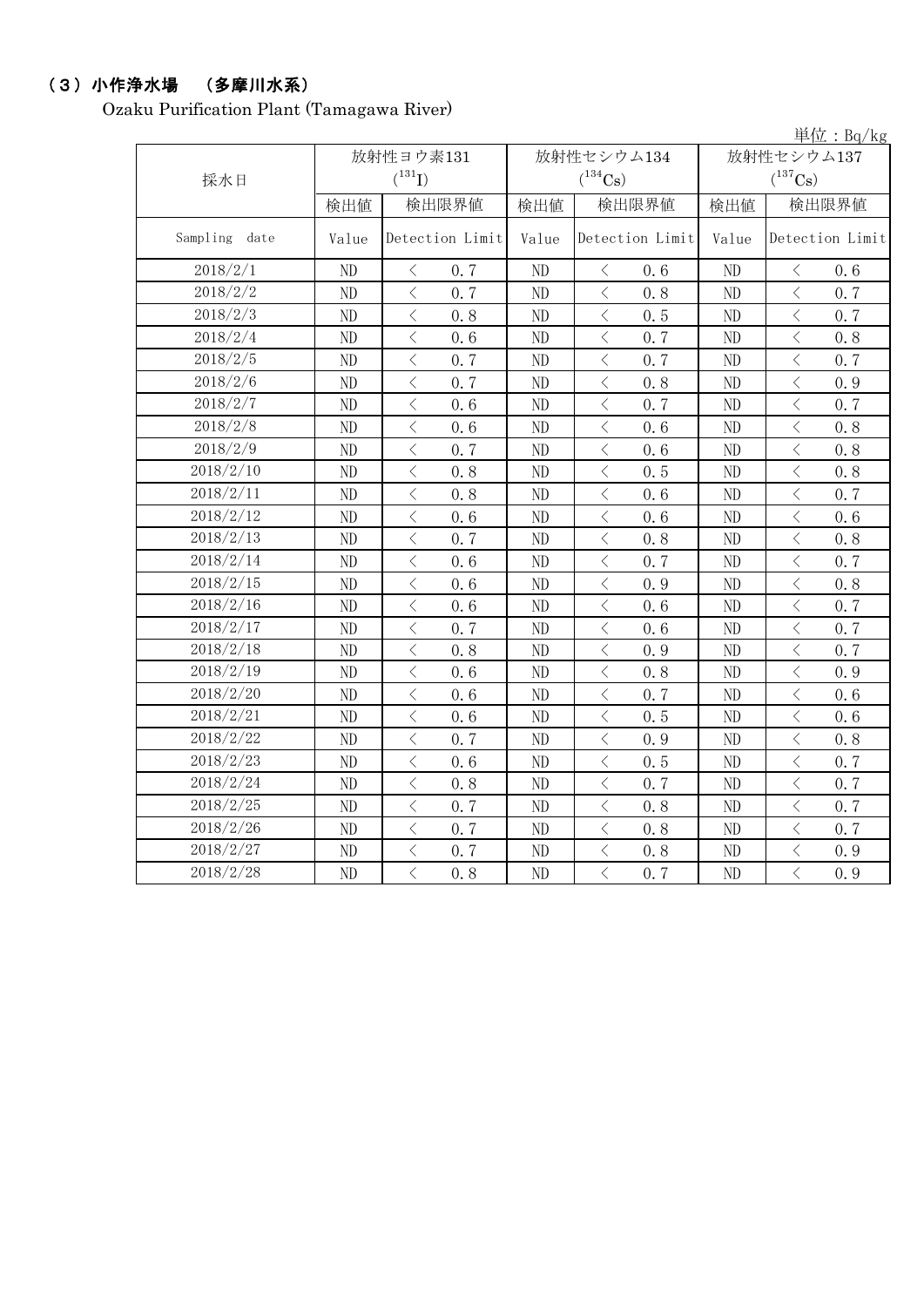# (4)東村山浄水場 (多摩川・荒川水系)

Higashi-murayama Purification Plant (Tamagawa・Arakawa River)

|                  |          |                                                  |       |                                                 |                            | 単位: Bq/kg                                       |  |  |
|------------------|----------|--------------------------------------------------|-------|-------------------------------------------------|----------------------------|-------------------------------------------------|--|--|
| 採水日              |          | 放射性ヨウ素131<br>$(^{131}I)$                         |       | 放射性セシウム134<br>$(^{134}Cs)$                      | 放射性セシウム137<br>$(^{137}Cs)$ |                                                 |  |  |
|                  | 検出値      | 検出限界値                                            | 検出値   | 検出限界値                                           | 検出値                        | 検出限界値                                           |  |  |
| Sampling<br>date | Value    | Detection Limit                                  | Value | Detection Limit                                 | Value                      | Detection Limit                                 |  |  |
| 2018/2/1         | ND       | $\lt$<br>0.7                                     | ND    | $\langle$<br>0.6                                | ND                         | $\lt$<br>0.6                                    |  |  |
| 2018/2/2         | ND       | $\overline{\left\langle \right\rangle }$<br>0, 6 | ND    | $\langle$<br>0, 6                               | ND                         | $\overline{\left\langle \right\rangle }$<br>0.7 |  |  |
| 2018/2/3         | ND       | $\langle$<br>0.7                                 | ND    | $\langle$<br>0.6                                | ND                         | $\langle$<br>0.7                                |  |  |
| 2018/2/4         | ND       | $\lt$<br>0.7                                     | ND    | $\langle$<br>0.7                                | ND                         | $\overline{\left\langle \right\rangle }$<br>0.6 |  |  |
| 2018/2/5         | ND       | $\lt$<br>0.7                                     | ND    | $\langle$<br>0.6                                | ND                         | $\lt$<br>0.7                                    |  |  |
| 2018/2/6         | ND       | $\,$ $\,$ $\,$<br>0.6                            | ND    | $\langle$<br>0.8                                | ND                         | $\,$ $\,$ $\,$<br>0.8                           |  |  |
| 2018/2/7         | ND       | $\langle$<br>0.6                                 | ND    | $\overline{\left\langle \right\rangle }$<br>0.7 | ND                         | $\langle$<br>0.7                                |  |  |
| 2018/2/8         | ND       | $\overline{\left\langle \right\rangle }$<br>0.6  | ND    | $\lt$<br>0.6                                    | ND                         | $\overline{\left\langle \right\rangle }$<br>0.7 |  |  |
| 2018/2/9         | ND       | $\,$ $\,$ $\,$<br>0.5                            | ND    | $\lt$<br>0.6                                    | ND                         | $\langle$<br>0.8                                |  |  |
| 2018/2/10        | ND       | $\overline{\left\langle \right\rangle }$<br>0.9  | ND    | $\langle$<br>0.8                                | ND                         | $\langle$<br>0.7                                |  |  |
| 2018/2/11        | ND       | $\lt$<br>0.8                                     | ND    | $\lt$<br>0, 6                                   | ND                         | $\langle$<br>0.7                                |  |  |
| 2018/2/12        | ND       | $\, < \,$<br>0, 7                                | ND    | $\langle$<br>0.7                                | ND                         | $\lt$<br>0.7                                    |  |  |
| 2018/2/13        | ND       | $\lt$<br>0.7                                     | ND    | $\,$ $\,$ $\,$<br>0.8                           | ND                         | $\,$ $\,$ $\,$<br>0.7                           |  |  |
| 2018/2/14        | ND       | $\overline{\left\langle \right\rangle }$<br>0.7  | ND    | $\langle$<br>0.8                                | ND                         | $\langle$<br>$\mathbf{1}$                       |  |  |
| 2018/2/15        | ND       | $\langle$<br>0.7                                 | ND    | $\langle$<br>0.6                                | ND                         | $\overline{\left\langle \right\rangle }$<br>0.6 |  |  |
| 2018/2/16        | ND       | $\langle$<br>0.7                                 | ND    | $\langle$<br>0.8                                | ND                         | $\lt$<br>0.8                                    |  |  |
| 2018/2/17        | ND       | $\lt$<br>0.7                                     | ND    | $\langle$<br>0.6                                | ND                         | $\lt$<br>0.7                                    |  |  |
| 2018/2/18        | ND       | $\,$ $\,$ $\,$<br>0.6                            | ND    | $\langle$<br>0.8                                | ND                         | $\lt$<br>0.6                                    |  |  |
| 2018/2/19        | $\rm ND$ | $\langle$<br>0.7                                 | ND    | $\langle$<br>0.7                                | ND                         | $\langle$<br>0.6                                |  |  |
| 2018/2/20        | ND       | $\langle$<br>0.7                                 | ND    | $\langle$<br>0.9                                | ND                         | $\langle$<br>0.8                                |  |  |
| 2018/2/21        | ND       | $\langle$<br>0.6                                 | ND    | $\langle$<br>0.8                                | ND                         | $\langle$<br>0, 8                               |  |  |
| 2018/2/22        | ND       | $\,$ $\,$ $\,$<br>0, 6                           | ND    | $\,$ $\,$ $\,$<br>0.5                           | ND                         | $\,$ $\,$ $\,$<br>0.7                           |  |  |
| 2018/2/23        | ND       | $\langle$<br>0.6                                 | ND    | $\langle$<br>0, 6                               | ND                         | $\langle$<br>0, 8                               |  |  |
| 2018/2/24        | ND       | $\hspace{0.1cm}\big\langle$<br>0.8               | ND    | $\langle$<br>0.7                                | ND                         | $\langle$<br>0.6                                |  |  |
| 2018/2/25        | ND       | $\lt$<br>0.8                                     | ND    | $\lt$<br>0.8                                    | ND                         | $\lt$<br>0.8                                    |  |  |
| 2018/2/26        | ND       | $\langle$<br>0.7                                 | ND    | $\langle$<br>0.8                                | ND                         | $\lt$<br>0.8                                    |  |  |
| 2018/2/27        | ND       | $\, \big\langle \,$<br>0.6                       | ND    | $\big\langle$<br>0.8                            | ND                         | $\, <\,$<br>0.8                                 |  |  |
| 2018/2/28        | ND       | $\langle$<br>0.7                                 | ND    | $\langle$<br>0.8                                | ND                         | $\overline{\left\langle \right\rangle }$<br>0.7 |  |  |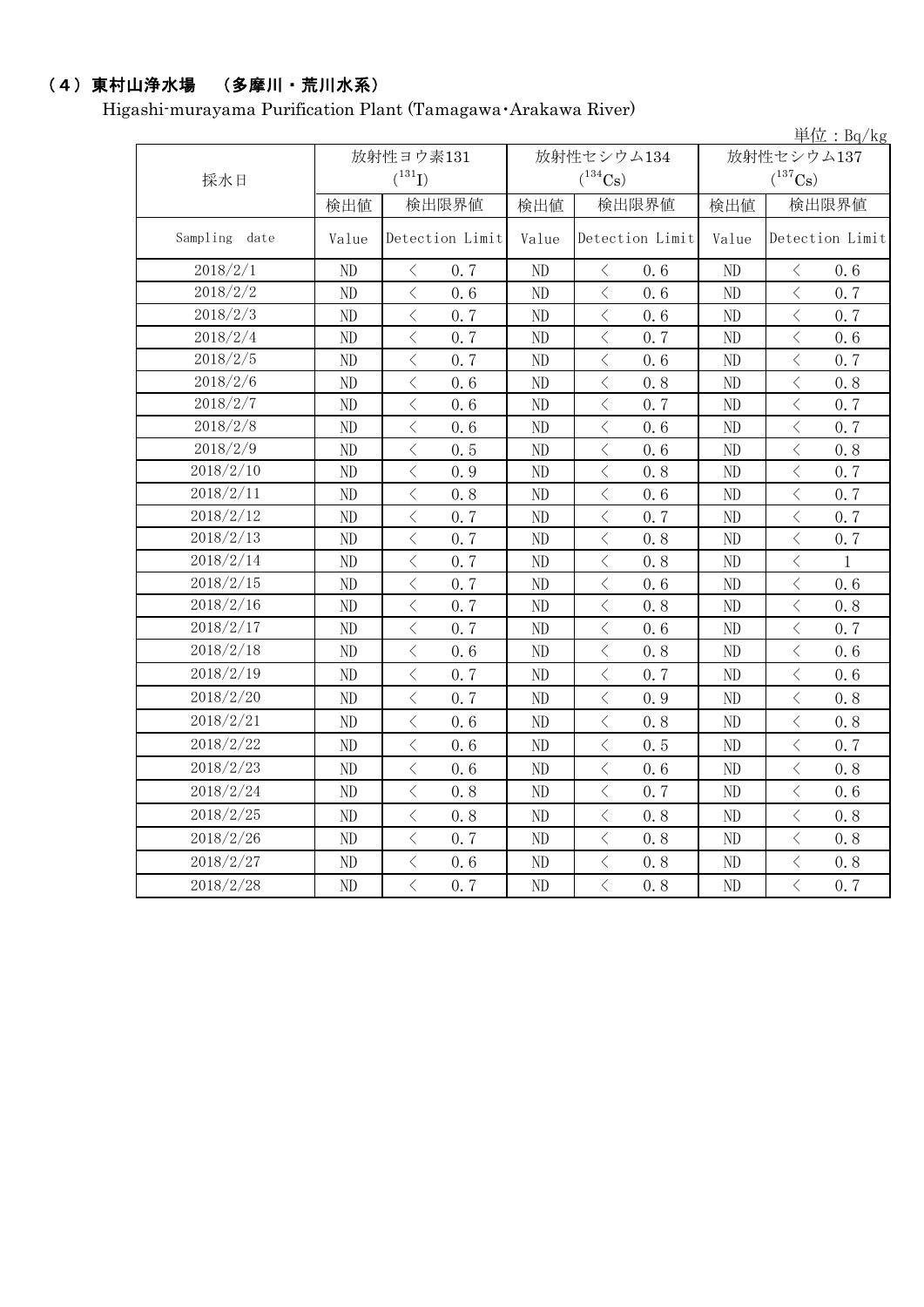# (5)長沢浄水場 (相模川水系)

Nagasawa Purification Plant (Sagamigawa River)

|                  |                          |                                          |                          |                            |                                  |      |                            |                                          | 単位: Bg/kg       |
|------------------|--------------------------|------------------------------------------|--------------------------|----------------------------|----------------------------------|------|----------------------------|------------------------------------------|-----------------|
| 採水日              | 放射性ヨウ素131<br>$(^{131}I)$ |                                          |                          | 放射性セシウム134<br>$(^{134}Cs)$ |                                  |      | 放射性セシウム137<br>$(^{137}Cs)$ |                                          |                 |
|                  | 検出値                      | 検出限界値                                    |                          | 検出値                        | 検出限界値                            |      | 検出値                        |                                          | 検出限界値           |
| Sampling<br>date | Value                    |                                          | Detection Limit<br>Value |                            | Detection Limit                  |      | Value                      |                                          | Detection Limit |
| 2018/2/1         | ND                       | $\langle$                                | 0.7                      | ND                         | $\langle$                        | 0.7  | ND                         | $\langle$                                | 0.7             |
| 2018/2/2         | ND                       | $\lt$                                    | 0.7                      | ND                         | $\langle$                        | 0.8  | ND                         | $\,$ $\,$ $\,$                           | 0.7             |
| 2018/2/3         | ND                       | $\langle$                                | 0.9                      | ND                         | $\langle$                        | 0.7  | ND                         | $\langle$                                | 0.8             |
| 2018/2/4         | ND                       | $\,$ $\,$ $\,$                           | 0.7                      | ND                         | $\langle$                        | 0.7  | ND                         | $\,$ $\,$ $\,$                           | 0.7             |
| 2018/2/5         | ND                       | $\langle$                                | 0.7                      | ND                         | $\langle$                        | 0.8  | ND                         | $\langle$                                | 0.7             |
| 2018/2/6         | ND                       | $\overline{\left\langle \right\rangle }$ | 0.6                      | ND                         | $\lt$                            | 0.7  | ND                         | $\overline{\left\langle \right\rangle }$ | 0.9             |
| 2018/2/7         | ND                       | $\,$ $\,$ $\,$                           | 0.7                      | ND                         | $\, < \,$                        | 0.6  | ND                         | $\,$ $\,$ $\,$                           | 0.8             |
| 2018/2/8         | ND                       | $\langle$                                | 0.7                      | ND                         | $\langle$                        | 0.6  | ND                         | $\langle$                                | 0.7             |
| 2018/2/9         | ND                       | $\langle$                                | 0.7                      | ND                         | $\lt$                            | 0.5  | ND                         | $\lt$                                    | 0.7             |
| 2018/2/10        | ND                       | $\langle$                                | 0.8                      | ND                         | $\langle$                        | 0.7  | ND                         | $\langle$                                | 0.8             |
| 2018/2/11        | ND                       | $\lt$                                    | 0.9                      | ND                         | $\hspace{0.1mm} <\hspace{0.1mm}$ | 0.7  | ND                         | $\, \zeta \,$                            | 0.8             |
| 2018/2/12        | ND                       | $\lt$                                    | 0.7                      | ND                         | $\, < \,$                        | 0.7  | ND                         | $\,$ $\,$ $\,$                           | 0.7             |
| 2018/2/13        | ND                       | $\lt$                                    | 0.7                      | ND                         | $\lt$                            | 0.7  | ND                         | $\,$ $\,$ $\,$                           | 0.8             |
| 2018/2/14        | ND                       | $\langle$                                | 0.6                      | ND                         | $\lt$                            | 0.7  | ND                         | $\langle$                                | 0.8             |
| 2018/2/15        | ND                       | $\langle$                                | 0.6                      | ND                         | $\langle$                        | 0.7  | ND                         | $\overline{\left\langle \right\rangle }$ | 0.8             |
| 2018/2/16        | ND                       | $\langle$                                | 0.7                      | ND                         | $\, < \,$                        | 0.7  | ND                         | $\,$ $\,$ $\,$                           | 0.8             |
| 2018/2/17        | ND                       | $\langle$                                | 0.7                      | ND                         | $\langle$                        | 0.5  | ND                         | $\,$ $\,$ $\,$                           | 0.6             |
| 2018/2/18        | ND                       | $\lt$                                    | 0.8                      | ND                         | $\langle$                        | 0.7  | ND                         | $\overline{\left\langle \right\rangle }$ | 0.9             |
| 2018/2/19        | ND                       | $\langle$                                | 0.6                      | ND                         | $\langle$                        | 0, 6 | ND                         | $\langle$                                | 0.7             |
| 2018/2/20        | ND                       | $\, \zeta \,$                            | 0.7                      | ND                         | $\langle$                        | 0.6  | ND                         | $\,$ $\,$ $\,$                           | 0.8             |
| 2018/2/21        | ND                       | $\, < \,$                                | 0.8                      | ND                         | $\, < \,$                        | 0.8  | ND                         | $\lt$                                    | 0.7             |
| 2018/2/22        | N <sub>D</sub>           | $\langle$                                | 0.7                      | ND                         | $\lt$                            | 0.8  | ND                         | $\lt$                                    | 0.9             |
| 2018/2/23        | ND                       | $\lt$                                    | 0.7                      | ND                         | $\langle$                        | 0.8  | ND                         | $\lt$                                    | 0, 7            |
| 2018/2/24        | ND                       | $\langle$                                | 0.7                      | ND                         | $\lt$                            | 0.6  | ND                         | $\lt$                                    | 0.7             |
| 2018/2/25        | ND                       | $\langle$                                | 0.8                      | ND                         | $\lt$                            | 0.8  | ND                         | $\lt$                                    | 0.6             |
| 2018/2/26        | ND                       | $\langle$                                | 0.6                      | ND                         | $\langle$                        | 0.7  | ND                         | $\overline{\left\langle \right\rangle }$ | 0.7             |
| 2018/2/27        | ND                       | $\overline{\left\langle \right\rangle }$ | 0.7                      | ND                         | $\langle$                        | 0.7  | ND                         | $\overline{\left\langle \right\rangle }$ | 0.6             |
| 2018/2/28        | ND                       | $\langle$                                | 0.7                      | ND                         | $\langle$                        | 0.7  | ND                         | $\langle$                                | 0.8             |